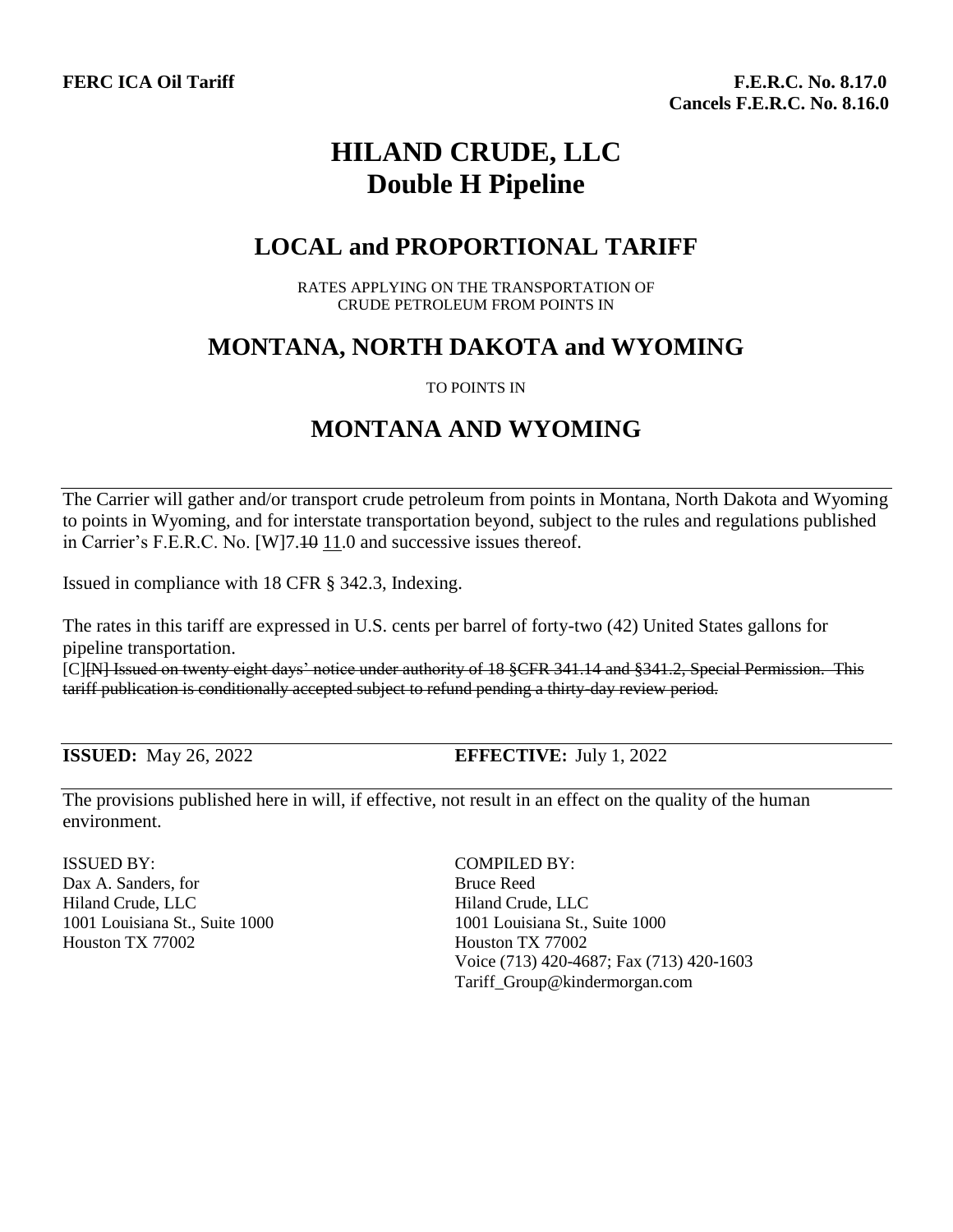| <b>TABLE 1</b><br>CERTAIN MARKET CENTER OR RICHLAND COUNTY ORIGINS TO SEILER STATION, BAKER, MT<br>FOR TRANSPORTATION INTO<br>DOUBLE H-PONY EXPRESS PIPELINE JOINT TARIFF |                                                                                                                                                                                                    |              |                                     |                                                |                                      |  |
|---------------------------------------------------------------------------------------------------------------------------------------------------------------------------|----------------------------------------------------------------------------------------------------------------------------------------------------------------------------------------------------|--------------|-------------------------------------|------------------------------------------------|--------------------------------------|--|
| All Base Rates , [W] and Discount Rates and Committed Rates in Table 1 are [I] increased. decreased and all Committed Rates                                               |                                                                                                                                                                                                    |              |                                     |                                                |                                      |  |
|                                                                                                                                                                           | are [U]unchanged.<br><b>Uncommitted Rate</b>                                                                                                                                                       |              |                                     | Committed<br>Volume                            | <b>Committed Rate</b>                |  |
| <b>ORIGIN</b>                                                                                                                                                             | <b>DESTINATION</b>                                                                                                                                                                                 | Base<br>Rate | <b>Discount Rate</b><br>(Note $5$ ) | <b>BPD</b>                                     | (Note 1)                             |  |
| Richland County Albin<br>Station,<br>Richland County, MT<br>(Note 3)                                                                                                      | Double H - PXP Joint Tariff<br>Independent Trading & Transportation<br>Seiler Station Baker, MT<br>Double H Pipeline-PXP Joint Tariff<br>Double H Pipeline H1 Segment,<br>Seiler Station Baker, MT | 212.40       |                                     | $\geq 3000$<br>$\geq 10,000$<br>$\geq 15,000$  | 211.38(2)<br>198.72(2)<br>186.06(2)  |  |
| Keene Gathering,<br>McKenzie County, ND<br>(Note 4)                                                                                                                       | Double H - PXP Joint Tariff<br>Independent Trading & Transportation<br>Seiler Station Baker, MT<br>Double H Pipeline-PXP Joint Tariff<br>Double H Pipeline H1 Segment,<br>Seiler Station Baker, MT | 329.09       | 324.74                              | $\geq 3000$<br>$\geq 10,000$<br>$\geq 15,000$  | 265.79<br>253.14<br>240.48           |  |
| Watford Gathering,<br>McKenzie County, ND<br>(Note 4)                                                                                                                     | Double H - PXP Joint Tariff<br>Independent Trading & Transportation<br>Seiler Station Baker, MT<br>Double H Pipeline-PXP Joint Tariff<br>Double H Pipeline H1 Segment,<br>Seiler Station Baker, MT | 326.20       | 321.88                              | $\geq 3000$<br>$\geq 10,000$<br>$\geq 15,000$  | 259.46<br>246.81<br>234.15           |  |
| East Camp Creek<br>Gathering,<br>McKenzie, County ND<br>(Note 4)                                                                                                          | Double H - PXP Joint Tariff<br>Independent Trading & Transportation<br>Seiler Station Baker, MT<br>Double H Pipeline-PXP Joint Tariff<br>Double H Pipeline H1 Segment,<br>Seiler Station Baker, MT | 305.24       | 301.27                              | $\geq 3,000$<br>$\geq 10,000$<br>>15,000       | 251.86(2)<br>239.20 (2)<br>226.54(2) |  |
| Camp Creek<br>Gathering,<br>McKenzie County, ND<br>(Note 4)                                                                                                               | Double H - PXP Joint Tariff<br>Independent Trading & Transportation<br>Seiler Station Baker, MT<br>Double H Pipeline-PXP Joint Tariff<br>Double H Pipeline H1 Segment,<br>Seiler Station Baker, MT | 304.23       | 300.30                              | $\geq 3,000$<br>$\geq 10,000$<br>$\geq 15,000$ | 251.86<br>239.20<br>226.54           |  |
| Bainville Gathering,<br>Roosevelt County,<br>MT/Williams County,<br>$ND$ (Note 4)                                                                                         | Double H - PXP Joint Tariff<br>Independent Trading & Transportation<br>Seiler Station Baker, MT<br>Double H Pipeline-PXP Joint Tariff<br>Double H Pipeline H1 Segment,<br>Seiler Station Baker, MT | 281.93       | 278.00                              | $\geq 3,000$<br>$\geq 10,000$<br>$\geq 15,000$ | 244.27<br>231.62<br>218.97           |  |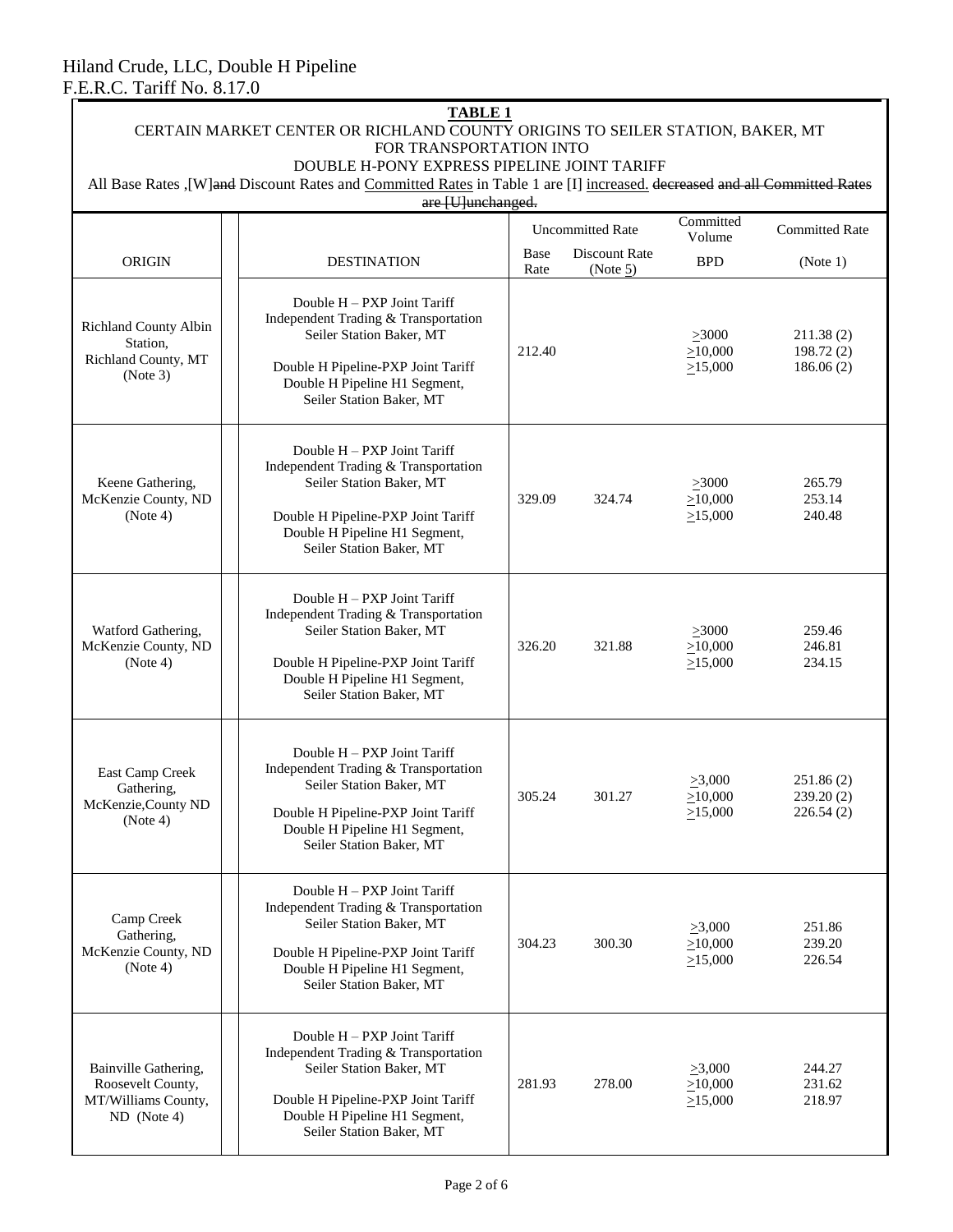| <b>TABLE 1 Cont'd)</b><br>CERTAIN MARKET CENTER OR RICHLAND COUNTY ORIGINS TO SEILER STATION, BAKER, MT<br>FOR TRANSPORTATION INTO                                       |                                                                                                                                                                                                    |                                           |        |                                                |                                       |  |
|--------------------------------------------------------------------------------------------------------------------------------------------------------------------------|----------------------------------------------------------------------------------------------------------------------------------------------------------------------------------------------------|-------------------------------------------|--------|------------------------------------------------|---------------------------------------|--|
| DOUBLE H-PONY EXPRESS PIPELINE JOINT TARIFF<br>All Base Rates, Discount Rates [W] and Committed Rates in Table 1 are [I]increased. decreased and all Committed Rates are |                                                                                                                                                                                                    |                                           |        |                                                |                                       |  |
|                                                                                                                                                                          | [U]unchanged.<br>Committed<br><b>Uncommitted Rate</b><br>Volume                                                                                                                                    |                                           |        |                                                |                                       |  |
| <b>ORIGIN</b>                                                                                                                                                            | <b>DESTINATION</b>                                                                                                                                                                                 | Discount Rate<br>Base<br>Rate<br>(Note 5) |        | <b>BPD</b>                                     | (Note 1)                              |  |
| Bethel Gathering,<br>Williams County, ND<br>(Note 4)                                                                                                                     | Double H - PXP Joint Tariff<br>Independent Trading & Transportation<br>Seiler Station Baker, MT<br>Double H Pipeline-PXP Joint Tariff<br>Double H Pipeline H1 Segment,<br>Seiler Station Baker, MT | 300.30<br>304.23                          |        | $\geq 3,000$<br>$\geq 10,000$<br>$\geq 15,000$ | 251.86<br>239.20<br>226.54            |  |
| Epping Gathering,<br>Williams County, ND<br>(Note 4)                                                                                                                     | Double H - PXP Joint Tariff<br>Independent Trading & Transportation<br>Seiler Station Baker, MT<br>Double H Pipeline-PXP Joint Tariff<br>Double H Pipeline H1 Segment,<br>Seiler Station Baker, MT | 327.83<br>323.34                          |        | $\geq 3000$<br>$\geq 10,000$<br>>15,000        | 270.85(2)<br>258.19(2)<br>245.53(2)   |  |
| Tioga Station, Market<br>Center Gathering,<br>Williams County, ND<br>(Note 3)                                                                                            | Double H - PXP Joint Tariff<br>Independent Trading & Transportation<br>Seiler Station Baker, MT<br>Double H Pipeline-PXP Joint Tariff<br>Double H Pipeline H1 Segment,<br>Seiler Station Baker, MT | 334.84                                    |        | $\geq 3,000$<br>$\geq 10,000$<br>$\geq 15,000$ | 274.64 (2)<br>261.99(2)<br>249.34 (2) |  |
| White Earth North &<br>South Gathering,<br>Mountrail County, ND<br>(Note 4)                                                                                              | Double H – PXP Joint Tariff<br>Independent Trading & Transportation<br>Seiler Station Baker, MT<br>Double H Pipeline-PXP Joint Tariff<br>Double H Pipeline H1 Segment,<br>Seiler Station Baker, MT | 340.57                                    | 336.92 | >3000<br>>10,000<br>$\geq 15,000$              | 274.64<br>261.99<br>249.34            |  |
| Johnson's Corner<br>Station,<br>McKenzie County, ND<br>(Note 4)                                                                                                          | Double H – PXP Joint Tariff<br>Independent Trading & Transportation<br>Seiler Station Baker, MT<br>Double H Pipeline-PXP Joint Tariff<br>Double H Pipeline H1 Segment,<br>Seiler Station Baker, MT | 327.63                                    |        | $\geq 3000$<br>$\geq 10,000$<br>>15,000        | 265.79<br>253.14<br>240.48            |  |
| <b>ITT Terminal Dore</b><br>Station, McKenzie<br>County, ND<br>(Note 4)                                                                                                  | Double H - PXP Joint Tariff<br>Independent Trading & Transportation<br>Seiler Station Baker, MT<br>Double H Pipeline-PXP Joint Tariff<br>Double H Pipeline H1 Segment,<br>Seiler Station Baker, MT | 212.40                                    |        | >3000<br>$\geq 10,000$<br>>15,000              | 207.58<br>194.91<br>182.25            |  |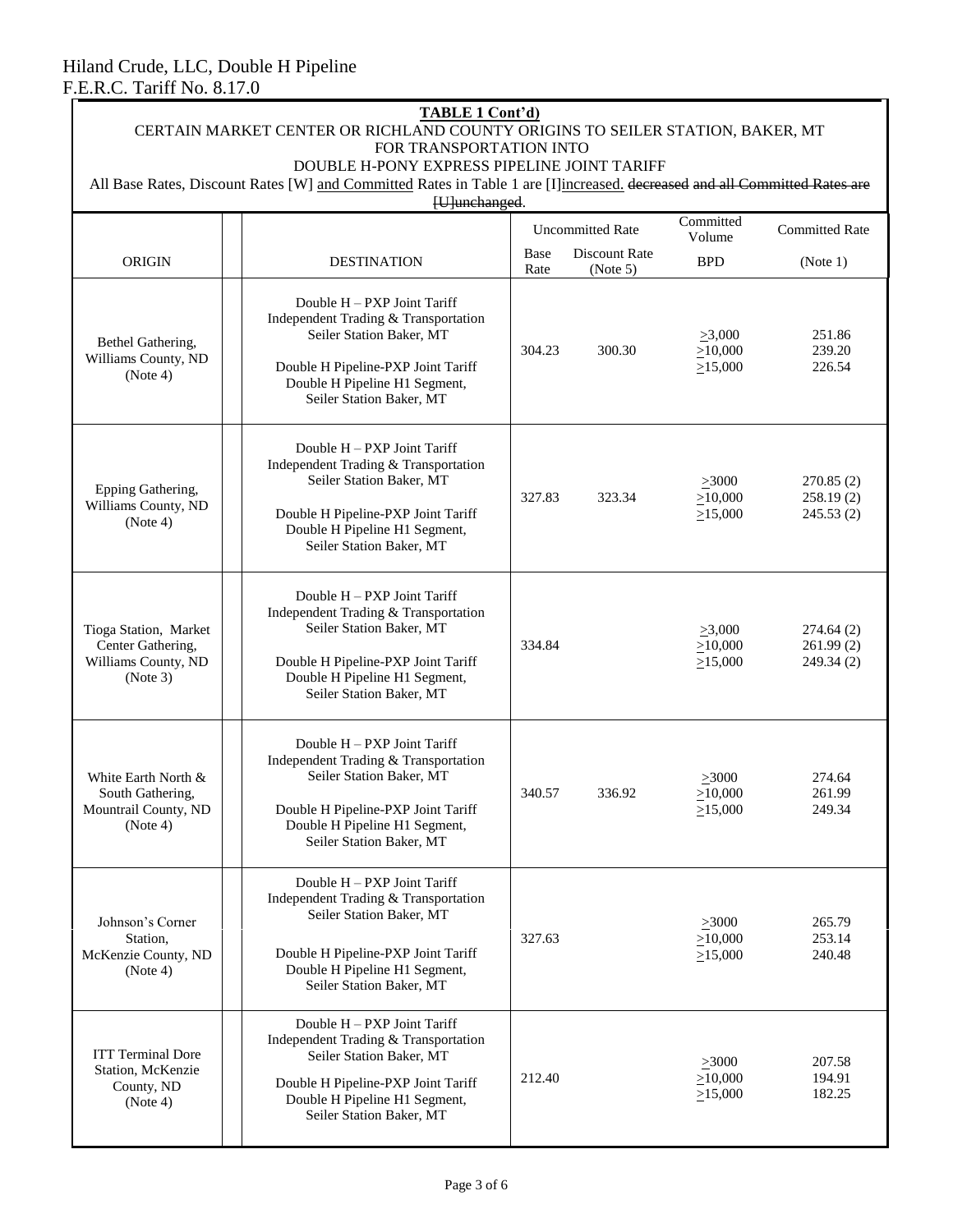### Hiland Crude, LLC, Double H Pipeline F.E.R.C. Tariff No. 8.17.0

Exceptions to Carrier's Rules and Regulations tariff:

Except for barrels sourced from the Richland and Tioga Gathering system, from the net quantities determined for acceptance, a deduction of one quarter of 1% (0.25%) will be made at the Market Center Gathering System origin to cover evaporation and loss during transportation. For Albin Station and Tioga Station barrels sourced from other receipts at the stations, from the net quantities determined for acceptance, a deduction of one quarter of 1% (0.25%) will be made at the Double H origin to cover evaporation and loss during transportation.

Note 1: Committed Shipper rates from the applicable ORIGIN to the applicable DESTINATION are available to each shipper that, during the Open Seasons signed a Throughput and Deficiency Agreement for transportation of crude oil under a Joint Tariff rate or a Proportional rate. For purposes of this note, "Open Seasons" means the Local and Proportional rate open season occurring in 2010, the Joint Tariff and Proportional rate open seasons occurring in 2012, and the Joint Tariff rate open season commencing in late 2014, held by Hiland Crude, LLC. Note 2: Additional discount of [U] 50.00 cents (\$.50) per barrel applies if Hiland Crude is gathering  $\geq 8,000$  barrels per day in the following

gathering areas and the shipper is tendering those barrels for movement under the Double H – Pony Express Pipeline Joint Tariff.

Tioga Gathering System for shipment from Tioga Station to Hiland Seiler Station

Epping Gathering system for shipment to Hiland Seiler Station

East Camp Creek Gathering System for shipment to Hiland Seiler Station

Richland County Gathering System for shipment to Hiland Seiler Station

Note 3: No gathering is performed under this tariff. Shippers are liable for the rates and fees including the pipeline loss allowance, referred to in Hiland Crude Tariffs [W]3.15 16 .0 and 4.13 14.0 and successive issues thereof.

Note 4: No gathering is performed under this tariff. Shippers are liable for the gathering charge referred to in Hiland Crude, LLC Tariff No. [W] 5.29 31.0 and successive issues thereof.

Note 5: If a shipper qualifies for discount rates according to the Hiland Crude Tariffs mentioned in Note 3, these discount rates will apply.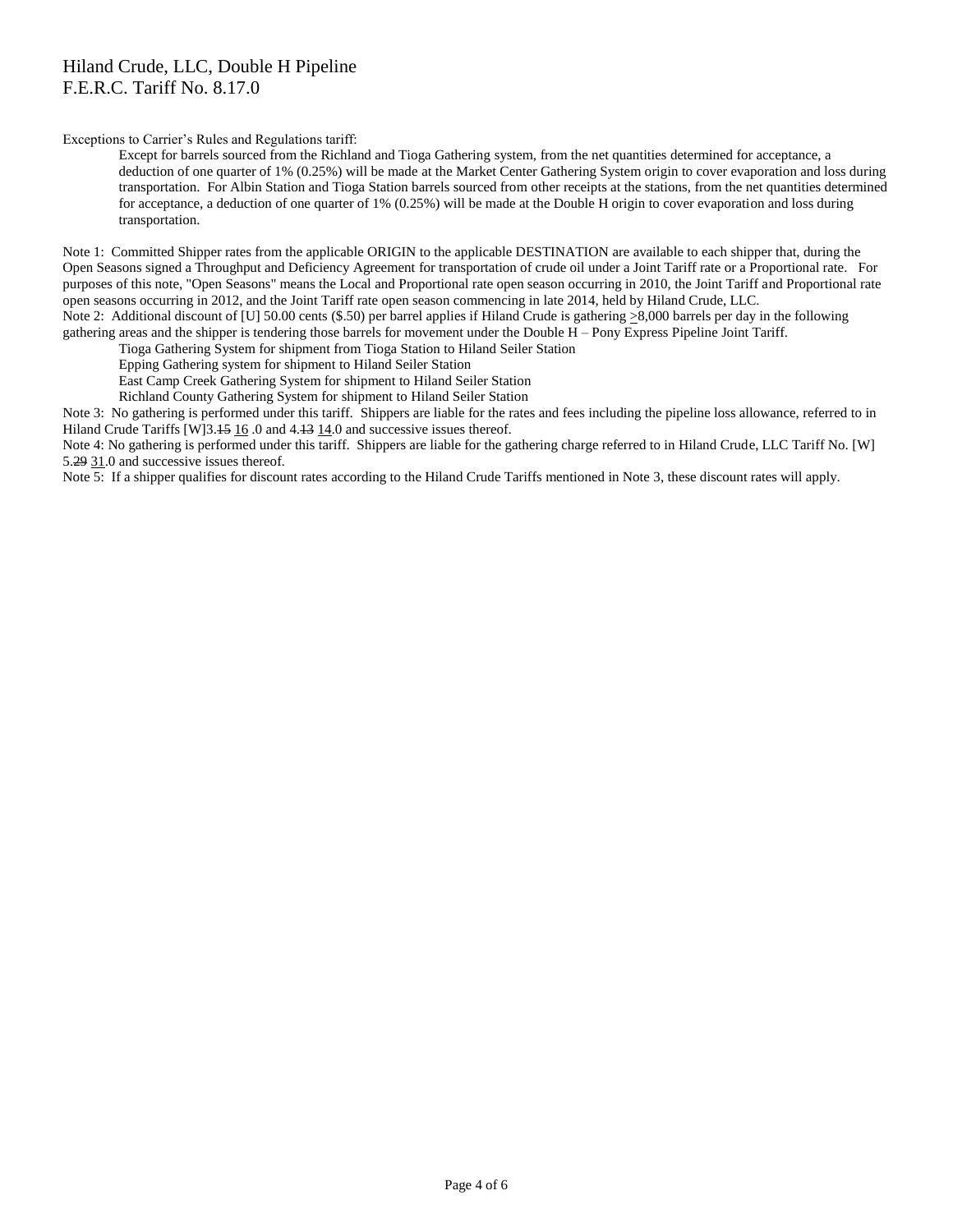| TABLE 2<br>DOUBLE H PIPELINE ORIGINS FOR TRANSPORTATION TO GUERNSEY, WY<br>All Base Rates, [W] Discount Rates and Committed Rates in Table 1 are [I]increased decreased and all Committed Rates and<br>Volume Incentive Program Rates are [U] unchanged. |                                                                        |                     |                                          |                            |                                                                                    |                                                                      |
|----------------------------------------------------------------------------------------------------------------------------------------------------------------------------------------------------------------------------------------------------------|------------------------------------------------------------------------|---------------------|------------------------------------------|----------------------------|------------------------------------------------------------------------------------|----------------------------------------------------------------------|
|                                                                                                                                                                                                                                                          |                                                                        | Uncommitted<br>Rate | Committed<br>Volume                      | Committed<br>Rate          | Volume<br>Incentive<br>Program,<br>Volume<br>Tiers/Minimum<br>Volume<br>Commitment | Volume Incentive<br>Program,<br>Rates                                |
| <b>ORIGIN</b>                                                                                                                                                                                                                                            | <b>DESTINATION</b>                                                     |                     | <b>BPD</b>                               | (Notes $1 \&$<br>2)        | <b>BPD</b>                                                                         | (Note 3)                                                             |
| Independent Trading &<br><b>Transportation Terminal</b><br>Dore Station, McKenzie County, ND<br>or Hiland Crude Richland County<br>Albin Station,<br>Albin, MT                                                                                           | Independent<br>Trading &<br>Transportation<br>Terminal<br>Guernsey, WY | 480.96              | >3,000<br>$\geq 10,000$<br>$\geq 15,000$ | 446.78<br>434.13<br>421.46 | 10,000 - 14,999<br>>15,000                                                         | 5 years-265.00<br>7 years-250.00<br>5 years-250.00<br>7 years-235.00 |
| Double H Pipeline H1 Segment,<br>Seiler Station Baker, MT                                                                                                                                                                                                | Independent<br>Trading &<br>Transportation<br>Terminal<br>Guernsey, WY | 268.56              | <b>NA</b>                                | <b>NA</b>                  | NA                                                                                 | <b>NA</b>                                                            |
| Independent Trading &<br><b>Transportation Terminal Douglas</b><br>Station, Converse County, WY                                                                                                                                                          | Independent<br>Trading &<br>Transportation<br>Terminal<br>Guernsey, WY | 122.55              | >3,000<br>>7,000                         | 114.97<br>114.97           | <b>NA</b>                                                                          | NA                                                                   |

**TABLE 2**

Terminaling Fees:

A pump over fee of [W][I] eighteen and thirty one hundredths sixteen and eighty four hundredths cent (\$0.18314684) per barrel will apply at Guernsey Station.

Exceptions to Carrier's Rules and Regulations tariff:

From the net quantities determined for acceptance, a deduction of one quarter of 1% (0.25%) will be made at Origin to cover evaporation and loss during transportation

Note 1: Committed Shipper rates from the applicable ORIGIN to the applicable DESTINATION are available to each shipper that, during the Local open season commencing on March 12, 2014, held by Hiland Crude, LLC, signed a Throughput and Deficiency Agreement for transportation of crude oil.

Note 2: When any portion of Carrier's line is under proration, Committed Shippers entitled to the Committed Rates under this tariff may elect to obtain priority capacity on the prorated line segment, whereby their contract volumes on the prorated line segment will not be subject to proration **(**except in certain limited situations set forth in Carrier's Rules and Regulations tariff by paying [U] one cent (\$.01) per barrel above the prevailing uncommitted rate. This election must be made in accordance with Carrier's Rules and Regulations tariff.

Note 3: If between March 19, 2020 and May 31, 2020 a shipper has executed a form Volume Incentive Program Throughput and Deficiency Agreement with a minimum volume commitment of 10,000 BPD or greater and a term of five or seven years, the Volume Incentive Rates, which are discounted rates, will be available to the shipper. If the total volume delivered for such a shipper in a given month is less than or equal to the